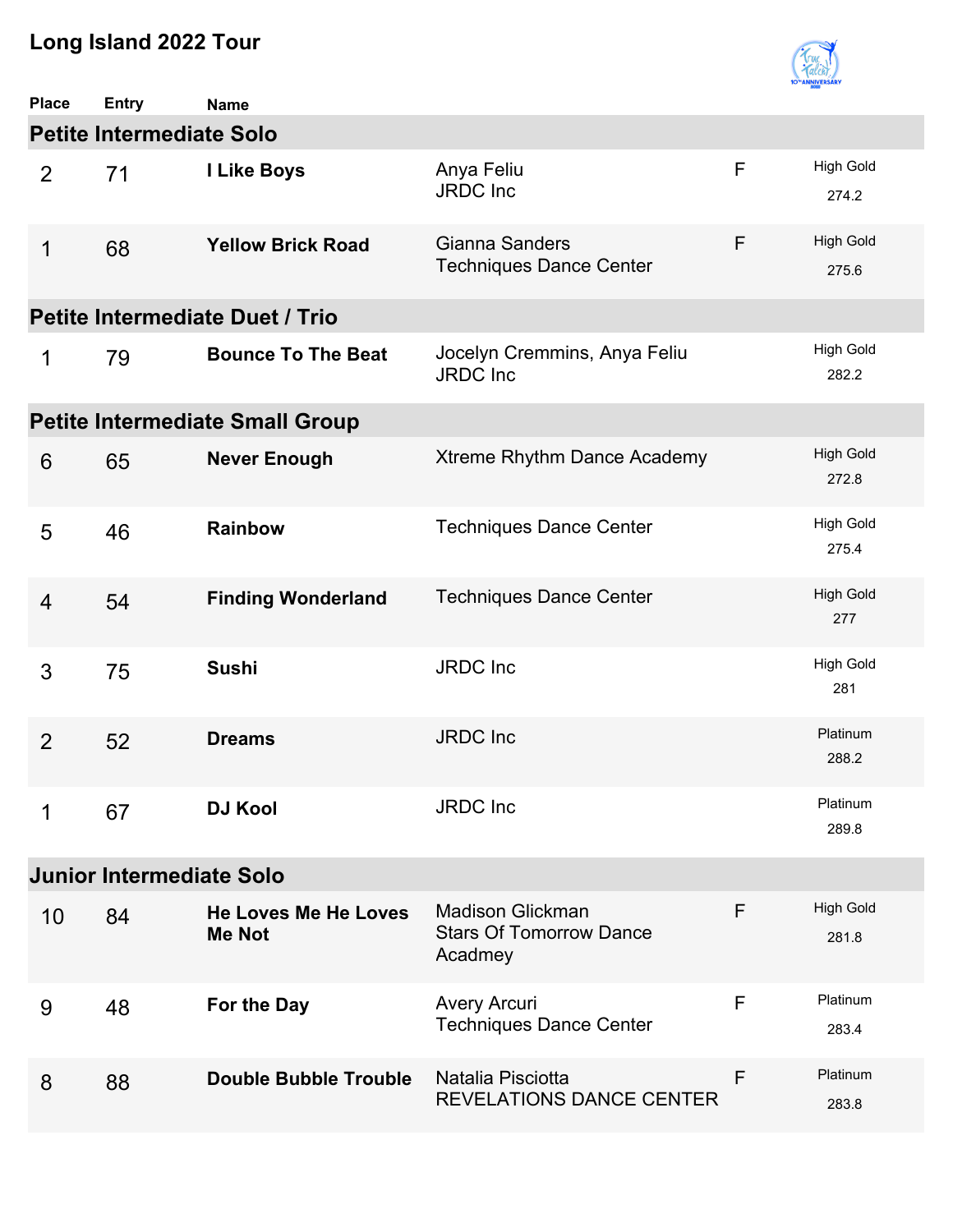

| <b>Place</b>    | <b>Entry</b> | <b>Name</b>                                   |                                                                                    |              |                           |
|-----------------|--------------|-----------------------------------------------|------------------------------------------------------------------------------------|--------------|---------------------------|
| 7               | 73           | <b>Boss</b>                                   | <b>Avery Ross</b><br>Xtreme Rhythm Dance Academy                                   | $\mathsf{F}$ | Platinum<br>284           |
| $6\phantom{1}6$ | 85           | <b>Lose My Mind</b>                           | Sage Miller<br><b>JRDC</b> Inc                                                     | F            | Platinum<br>284.4         |
| 5               | 63           | <b>Heal the World</b>                         | Samantha Petrocelli<br><b>Techniques Dance Center</b>                              | F            | Platinum<br>285           |
| $\overline{4}$  | 72           | <b>Bird Set Free</b>                          | Makenzie Vega<br><b>Techniques Dance Center</b>                                    | F            | Platinum<br>285.6         |
| 3               | 53           | <b>Anything Worth</b><br><b>Holding On To</b> | Leah Romano<br><b>Techniques Dance Center</b>                                      | F            | Platinum<br>286.8         |
| $\overline{2}$  | 47           | <b>My Girl</b>                                | <b>Alexis Fox</b><br><b>Techniques Dance Center</b>                                | F            | Platinum<br>288           |
| 1               | 82           | <b>Dancing In The Sky</b>                     | Elena Radoslovich<br><b>Techniques Dance Center</b>                                | F            | Platinum<br>288.4         |
|                 |              | Junior Intermediate Duet / Trio               |                                                                                    |              |                           |
| 10              | 91           | <b>I Just Want To Be</b><br><b>Happy</b>      | Avery Davidson, Alexis Porzio<br><b>Stars Of Tomorrow Dance</b><br>Acadmey         |              | <b>High Gold</b><br>272.8 |
| 9               | 89           | <b>Pop Drop And Roll</b>                      | Madison Glickman, Ella Savarese<br><b>Stars Of Tomorrow Dance</b><br>Acadmey       |              | <b>High Gold</b><br>274   |
| 8               | 57           | You                                           | Addison Mccormack, Charlotte<br><b>Mccormack</b><br><b>Techniques Dance Center</b> |              | <b>High Gold</b><br>274.3 |
| $\overline{7}$  | 59           | <b>Jet Plane</b>                              | Mia Delvecchio, Alyssa Palmer<br><b>Techniques Dance Center</b>                    |              | <b>High Gold</b><br>277.4 |
| 6               | 43           | <b>The Song</b>                               | Ella Prisco, Makenzie Vega<br><b>Techniques Dance Center</b>                       |              | <b>High Gold</b><br>277.4 |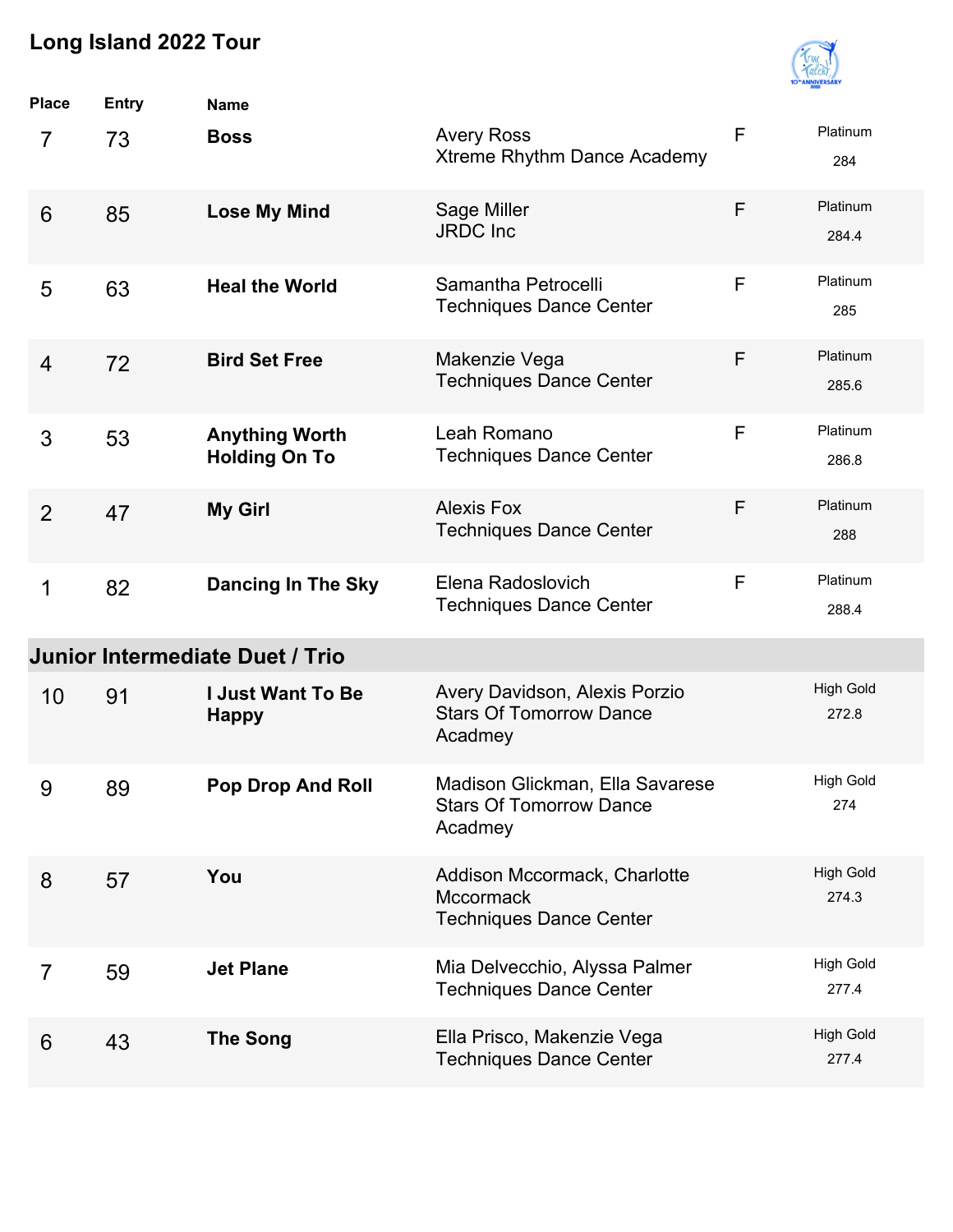

| <b>Place</b>   | <b>Entry</b> | <b>Name</b>                            |                                                                                           |                           |
|----------------|--------------|----------------------------------------|-------------------------------------------------------------------------------------------|---------------------------|
| 5              | 51           | <b>My Ponytail</b>                     | Gabrielle Barone, Alexis Fox,<br><b>Stephanie Meyer</b><br><b>Techniques Dance Center</b> | <b>High Gold</b><br>277.6 |
| 4              | 90           | Omg                                    | Sydney Glickman, Emilia Lagnese<br><b>Stars Of Tomorrow Dance</b><br>Acadmey              | <b>High Gold</b><br>280.6 |
| 3              | 49           | <b>Without You</b>                     | Rose Byres, Gianna Catropa, Leah<br>Romano<br><b>Techniques Dance Center</b>              | <b>High Gold</b><br>281   |
| $\overline{2}$ | 81           | <b>Timber</b>                          | Emily Dressler, Sofia Gallina<br><b>Techniques Dance Center</b>                           | Platinum<br>283.4         |
| 1              | 42           | The Witch's Daughter                   | Avery Arcuri, Samantha Petrocelli<br><b>Techniques Dance Center</b>                       | Platinum<br>284           |
|                |              | <b>Junior Intermediate Small Group</b> |                                                                                           |                           |
| $\overline{7}$ | 61           | <b>Power</b>                           | Xtreme Rhythm Dance Academy                                                               | <b>High Gold</b><br>273.6 |
| 6              | 69           | <b>Country Grammar</b>                 | Xtreme Rhythm Dance Academy                                                               | <b>High Gold</b><br>276   |
| 5              | 74           | I'm Still Standing                     | <b>Techniques Dance Center</b>                                                            | <b>High Gold</b><br>282   |
| 4              | 78           | On My Own                              | <b>Techniques Dance Center</b>                                                            | Platinum<br>284           |
| 3              | 64           | <b>Gonna Be Ok</b>                     | <b>Techniques Dance Center</b>                                                            | Platinum<br>287.6         |
| $\overline{2}$ | 80           | <b>Round And Round</b>                 | <b>JRDC</b> Inc                                                                           | Platinum<br>287.8         |
| 1              | 83           | <b>Blown Away</b>                      | <b>Shine Dance Company</b>                                                                | Platinum<br>288.4         |
|                |              | <b>Junior Intermediate Large Group</b> |                                                                                           |                           |
| 8              | 50           | <b>Groove Thing</b>                    | <b>Techniques Dance Center</b>                                                            | <b>High Gold</b><br>276.4 |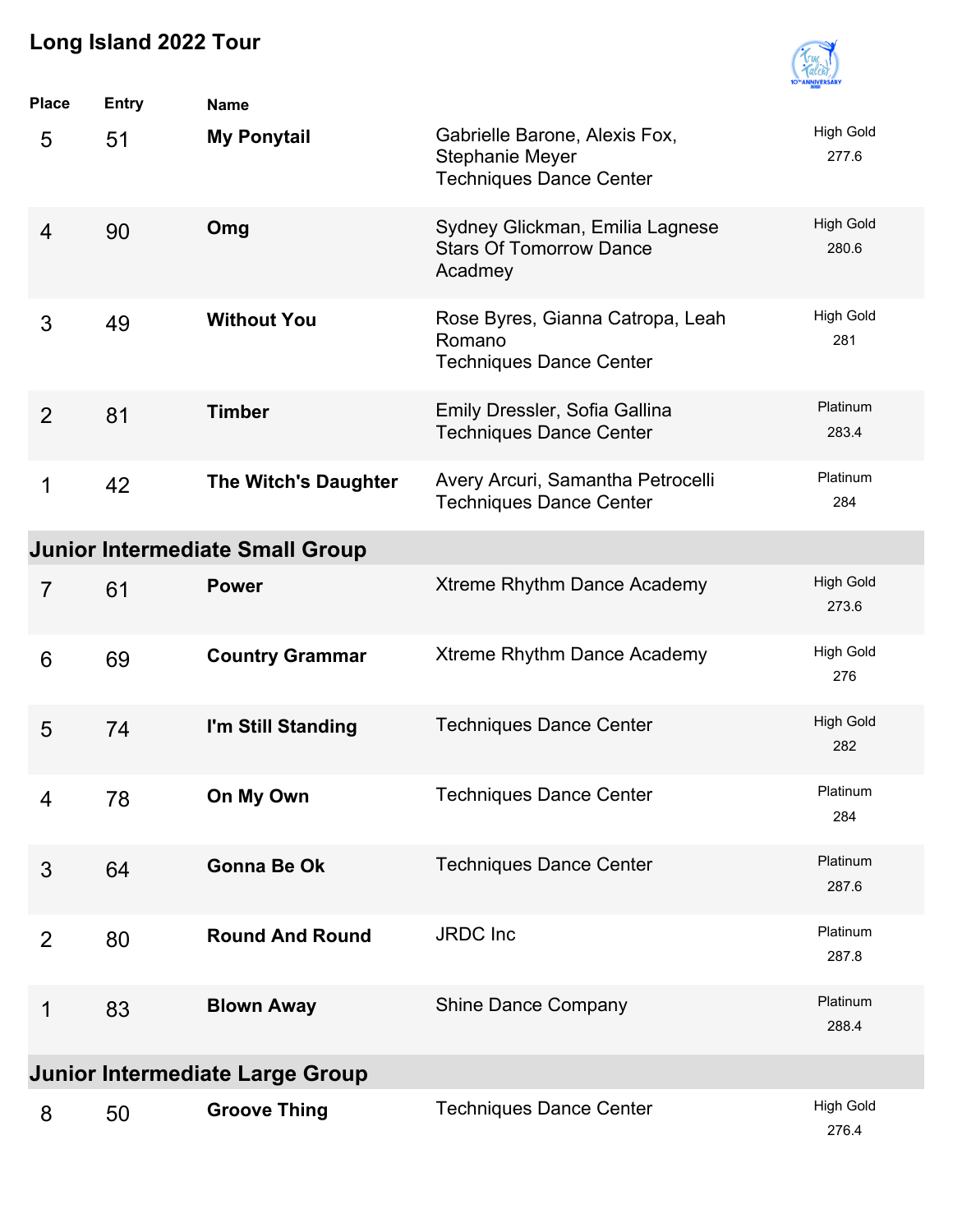

| <b>Place</b>   | <b>Entry</b>                  | <b>Name</b>                           |                                                               |   |                           |
|----------------|-------------------------------|---------------------------------------|---------------------------------------------------------------|---|---------------------------|
| $\overline{7}$ | 55                            | <b>A Million Dreams</b>               | <b>Techniques Dance Center</b>                                |   | <b>High Gold</b><br>279.8 |
| 6              | 41                            | <b>Moulin Rouge</b>                   | Xtreme Rhythm Dance Academy                                   |   | <b>High Gold</b><br>280.2 |
| 5              | 66                            | Glam                                  | <b>Techniques Dance Center</b>                                |   | <b>High Gold</b><br>280.4 |
| 4              | 45                            | <b>Colors of the Wind</b>             | <b>Techniques Dance Center</b>                                |   | <b>High Gold</b><br>282   |
| 3              | 87                            | <b>Fields of Gold</b>                 | <b>Techniques Dance Center</b>                                |   | Platinum<br>283           |
| $\overline{2}$ | 60                            | <b>99 Red Balloons</b>                | <b>Techniques Dance Center</b>                                |   | Platinum<br>284           |
| 1              | 40                            | <b>Old School</b>                     | <b>Techniques Dance Center</b>                                |   | Platinum<br>285.8         |
|                |                               | <b>Junior Intermediate Production</b> |                                                               |   |                           |
| $\overline{2}$ | 70                            | <b>Big Noise</b>                      | <b>Techniques Dance Center</b>                                |   | Platinum<br>284.6         |
| 1              | 93                            | <b>Prince</b>                         | <b>Techniques Dance Center</b>                                |   | Platinum<br>286.4         |
|                | <b>Teen Intermediate Solo</b> |                                       |                                                               |   |                           |
| 10             | 110                           | <b>Strange</b>                        | Carly Zinker<br><b>Stars Of Tomorrow Dance</b><br>Acadmey     | F | <b>High Gold</b><br>276.2 |
| 9              | 118                           | <b>The Rain Don't Last</b>            | Delaney Penberth<br><b>Stars Of Tomorrow Dance</b><br>Acadmey | F | <b>High Gold</b><br>277.8 |
| 8              | 113                           | <b>Drop It Low</b>                    | Katie D'andrea<br><b>Stars Of Tomorrow Dance</b><br>Acadmey   | F | <b>High Gold</b><br>278.2 |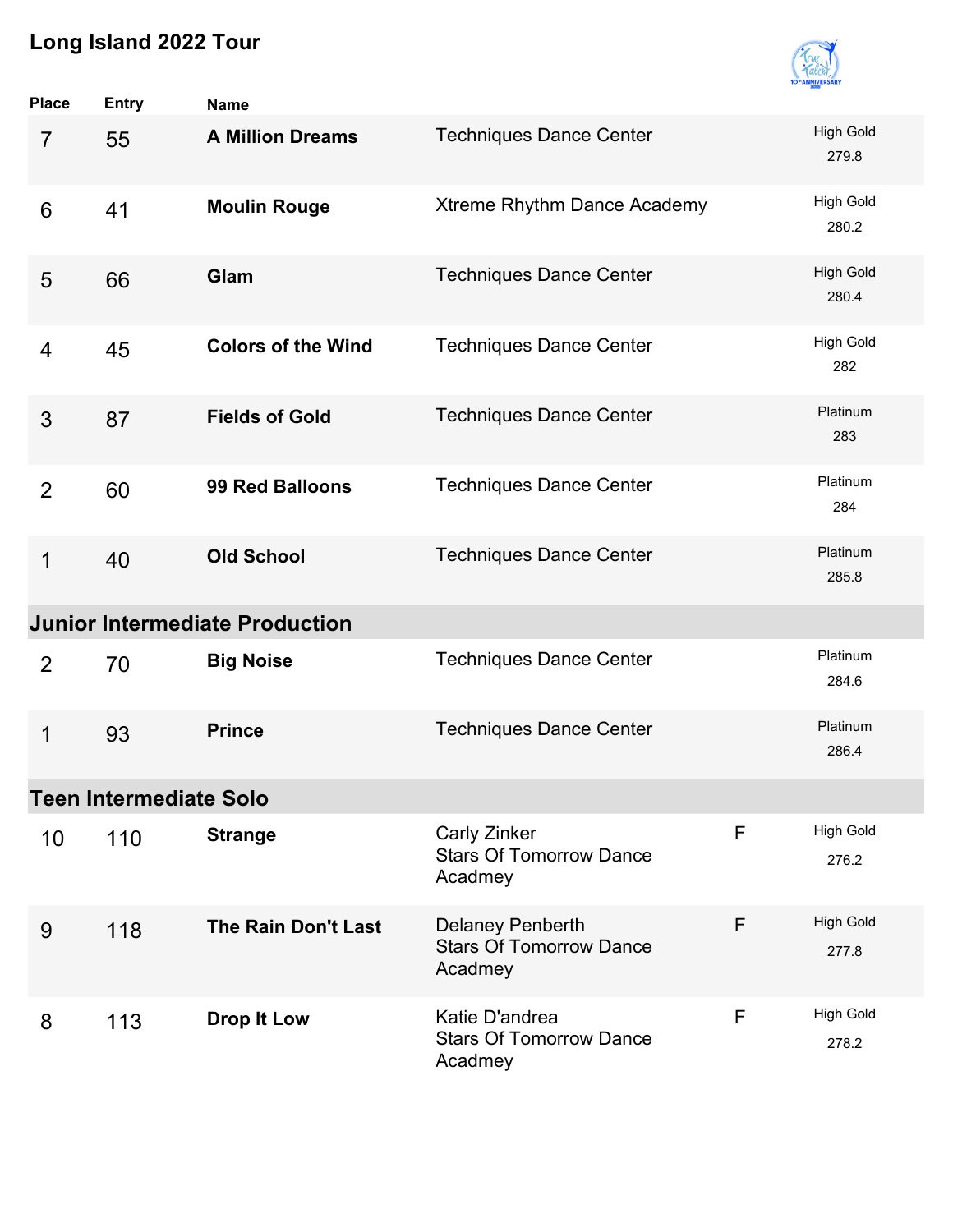

| <b>Place</b>   | <b>Entry</b>   | <b>Name</b>                             |                                                                                    |   |                           |
|----------------|----------------|-----------------------------------------|------------------------------------------------------------------------------------|---|---------------------------|
| $\overline{7}$ | 102            | <b>Feelin Good</b>                      | <b>Allison Ribaudo</b><br><b>Stars Of Tomorrow Dance</b><br>Acadmey                | F | <b>High Gold</b><br>280.2 |
| 6              | 104            | <b>Heartburn</b>                        | <b>Lily Sesack</b><br><b>JRDC</b> Inc                                              | F | <b>High Gold</b><br>281.2 |
| 5              | 112            | <b>Halo</b>                             | Olivia Desousa<br><b>Techniques Dance Center</b>                                   | F | <b>High Gold</b><br>282.6 |
| 4              | 119            | <b>Princess Diaries</b>                 | Erin Mccarthy<br><b>Broadway Dance Theatre</b>                                     | F | Platinum<br>285.2         |
| 3              | 115            | <b>Julia's Solo</b>                     | Julia Jackson<br><b>Broadway Dance Theatre</b>                                     | F | Platinum<br>285.6         |
| $\overline{2}$ | 123A           | <b>Down Low</b>                         | <b>Ava Suarez</b><br><b>Techniques Dance Center</b>                                | F | Platinum<br>285.6         |
| 1              | 122            | <b>Poor Unfortunate</b><br><b>Souls</b> | <b>Kylie Miller</b><br><b>Broadway Dance Theatre</b>                               | F | Platinum<br>290.8         |
|                |                | <b>Teen Intermediate Solo Vocal</b>     |                                                                                    |   |                           |
| 1              | 11             | <b>Evil Like Me</b>                     | <b>Keira Tantillo</b><br><b>Broadway Dance Theatre</b>                             | F | Platinum<br>287.6         |
|                |                | <b>Teen Intermediate Duet / Trio</b>    |                                                                                    |   |                           |
| 6              | 114            | You Will Be Found                       | Kira Lai, Florence Lei, Celina<br>Wong<br>Dance Mechanix                           |   | <b>High Gold</b><br>276   |
| 5              | $\overline{7}$ | Coco                                    | Mackenzie Godbout, Keira Tantillo,<br>Sal Valenti<br><b>Broadway Dance Theatre</b> |   | <b>High Gold</b><br>277.2 |
| 4              | 98             | <b>Stand By You</b>                     | Katie D'andrea, Carly Zinker<br><b>Stars Of Tomorrow Dance</b><br>Acadmey          |   | <b>High Gold</b><br>278.6 |
| 3              | 97             | <b>Nicest Thing</b>                     | Briana Mercuri, Allison Ribaudo<br><b>Stars Of Tomorrow Dance</b><br>Acadmey       |   | <b>High Gold</b><br>279.4 |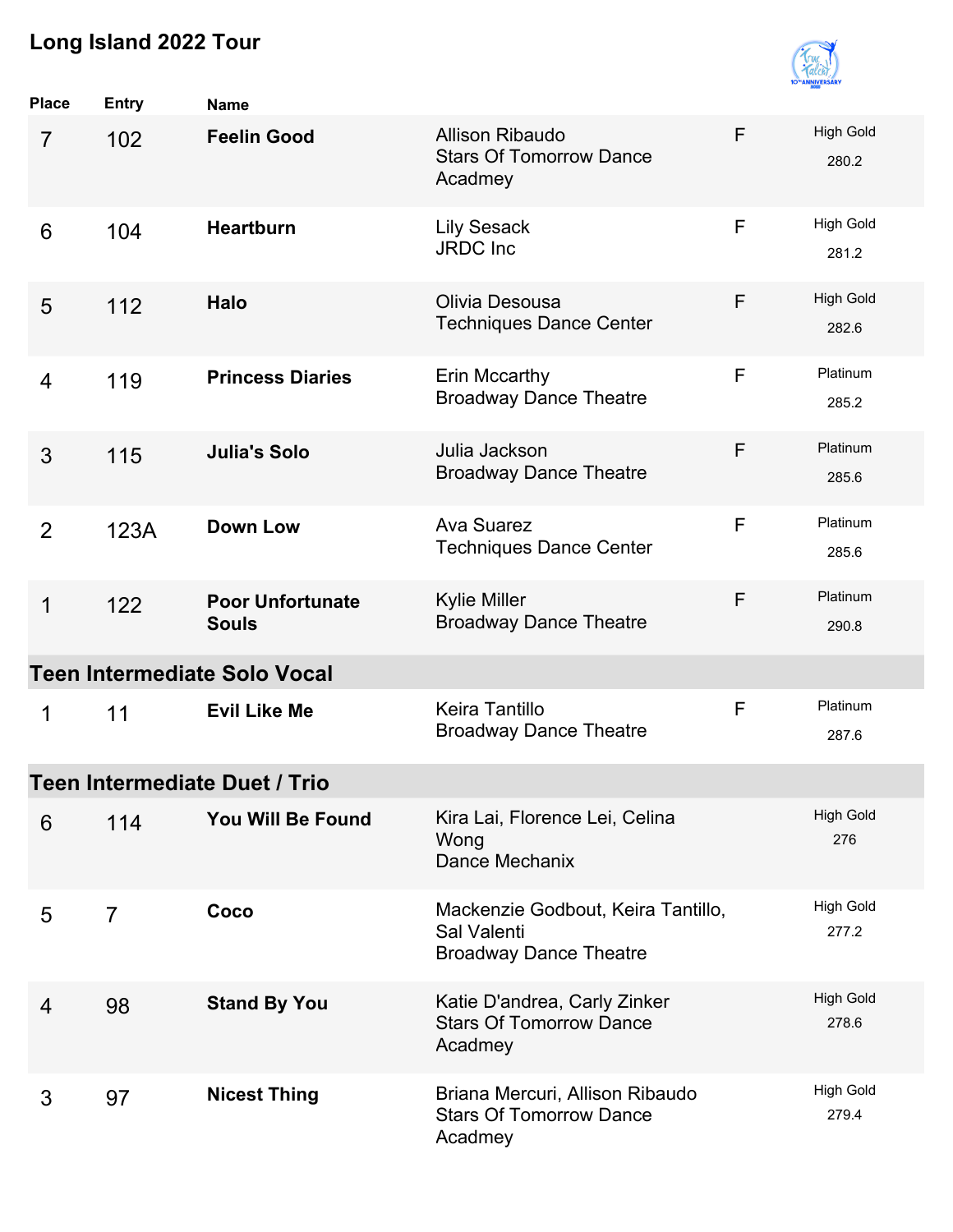

| <b>Place</b>    | <b>Entry</b> | <b>Name</b>                          |                                                                                            |                           |
|-----------------|--------------|--------------------------------------|--------------------------------------------------------------------------------------------|---------------------------|
| $\overline{2}$  | 101          | You Will Be Found                    | Natalia Pisciotta, Justine Reichle,<br>Juliana Stallone<br><b>REVELATIONS DANCE CENTER</b> | <b>High Gold</b><br>281.2 |
| 1               | 107          | <b>Peppermint Twist</b>              | Juliana Stallone, Lindsey<br>Szczepanski<br><b>REVELATIONS DANCE CENTER</b>                | <b>High Gold</b><br>281.6 |
|                 |              | <b>Teen Intermediate Small Group</b> |                                                                                            |                           |
| 10              | 105          | <b>Ultra</b>                         | <b>Techniques Dance Center</b>                                                             | <b>High Gold</b><br>281   |
| 9               | 96           | <b>Missed</b>                        | <b>JRDC</b> Inc                                                                            | <b>High Gold</b><br>281.8 |
| 8               | 100          | <b>Rolling In The Deep</b>           | <b>JRDC</b> Inc                                                                            | Platinum<br>283.4         |
| $\overline{7}$  | 103          | <b>Fever</b>                         | <b>Techniques Dance Center</b>                                                             | Platinum<br>283.4         |
| $6\phantom{1}6$ | 108          | <b>Rock It For Me</b>                | <b>JRDC</b> Inc                                                                            | Platinum<br>285.2         |
| 5               | 123          | One                                  | <b>Shine Dance Company</b>                                                                 | Platinum<br>286.2         |
| 4               | 99           | I Won't Let You Down                 | <b>Techniques Dance Center</b>                                                             | Platinum<br>286.4         |
| 3               | 109          | <b>Narcissist</b>                    | <b>Shine Dance Company</b>                                                                 | Platinum<br>286.6         |
| 2               | 95           | <b>Instruction</b>                   | <b>Shine Dance Company</b>                                                                 | Platinum<br>288.2         |
| 1               | 117          | <b>Wildest Dreams</b>                | <b>Shine Dance Company</b>                                                                 | Platinum<br>292.8         |
|                 |              | <b>Teen Intermediate Large Group</b> |                                                                                            |                           |
| 1               | 94           | <b>Half Light</b>                    | <b>Techniques Dance Center</b>                                                             | Platinum<br>285.4         |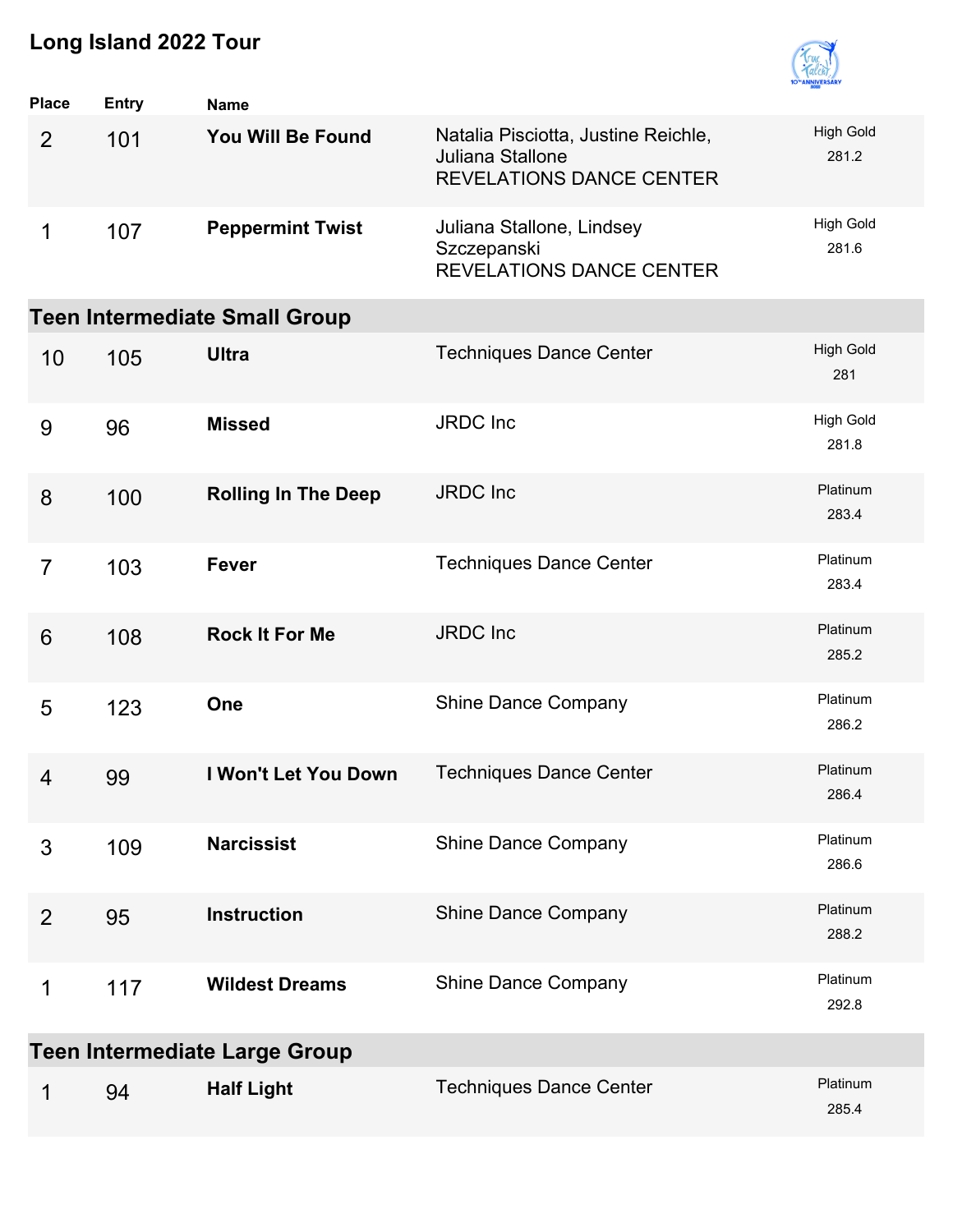

| <b>Place</b>   | <b>Entry</b>                    | <b>Name</b>               |                                                          |   |                               |
|----------------|---------------------------------|---------------------------|----------------------------------------------------------|---|-------------------------------|
|                | <b>Senior Intermediate Solo</b> |                           |                                                          |   |                               |
| 2              | 121                             | Retrograde                | Sarah Mileo<br><b>Stars Of Tomorrow Dance</b><br>Acadmey | F | <b>High Gold</b><br>274.6     |
| 1              | 106                             | <b>Work Song</b>          | Florence Lei<br>Dance Mechanix                           | F | <b>High Gold</b><br>279.8     |
|                | <b>Junior Advanced Solo</b>     |                           |                                                          |   |                               |
| 10             | 155                             | <b>Miss You Much</b>      | Angelika Schretzmayer<br><b>JRDC</b> Inc                 | F | Platinum<br>283.6             |
| 9              | 169                             | <b>Issa Bop</b>           | Ava Castelluzzi<br>Xtreme Rhythm Dance Academy           | F | Platinum<br>283.8             |
| 8              | 153                             | <b>We'll Be Fine</b>      | <b>Brooke Lemanczyk</b><br><b>JRDC</b> Inc               | F | Platinum<br>286.4             |
| $\overline{7}$ | 152                             | <b>Snake In The Grass</b> | <b>Gwenn Feliu</b><br><b>JRDC</b> Inc                    | F | Platinum<br>286.4             |
| 6              | 137                             | You Will Be Found         | <b>Grace Reilly</b><br><b>Techniques Dance Center</b>    | F | Platinum<br>286.6             |
| 5              | 168                             | <b>How To Be A Person</b> | Sophia Marmara<br><b>REVELATIONS DANCE CENTER</b>        | F | Platinum<br>288               |
| 4              | 158                             | <b>Happiness</b>          | <b>Delaney Clauss</b><br><b>Techniques Dance Center</b>  | F | Platinum<br>290.8             |
| 3              | 143                             | <b>Speechless</b>         | Melania Khait<br><b>Techniques Dance Center</b>          | F | Platinum<br>292.2             |
| 2              | 170                             | <b>Forgiveness</b>        | Jackson Lehrer<br><b>Techniques Dance Center</b>         | M | Platinum<br>294.4             |
| 1              | 141                             | <b>Snowing</b>            | <b>Katherine Khait</b><br><b>Techniques Dance Center</b> | F | <b>True Platinum</b><br>298.4 |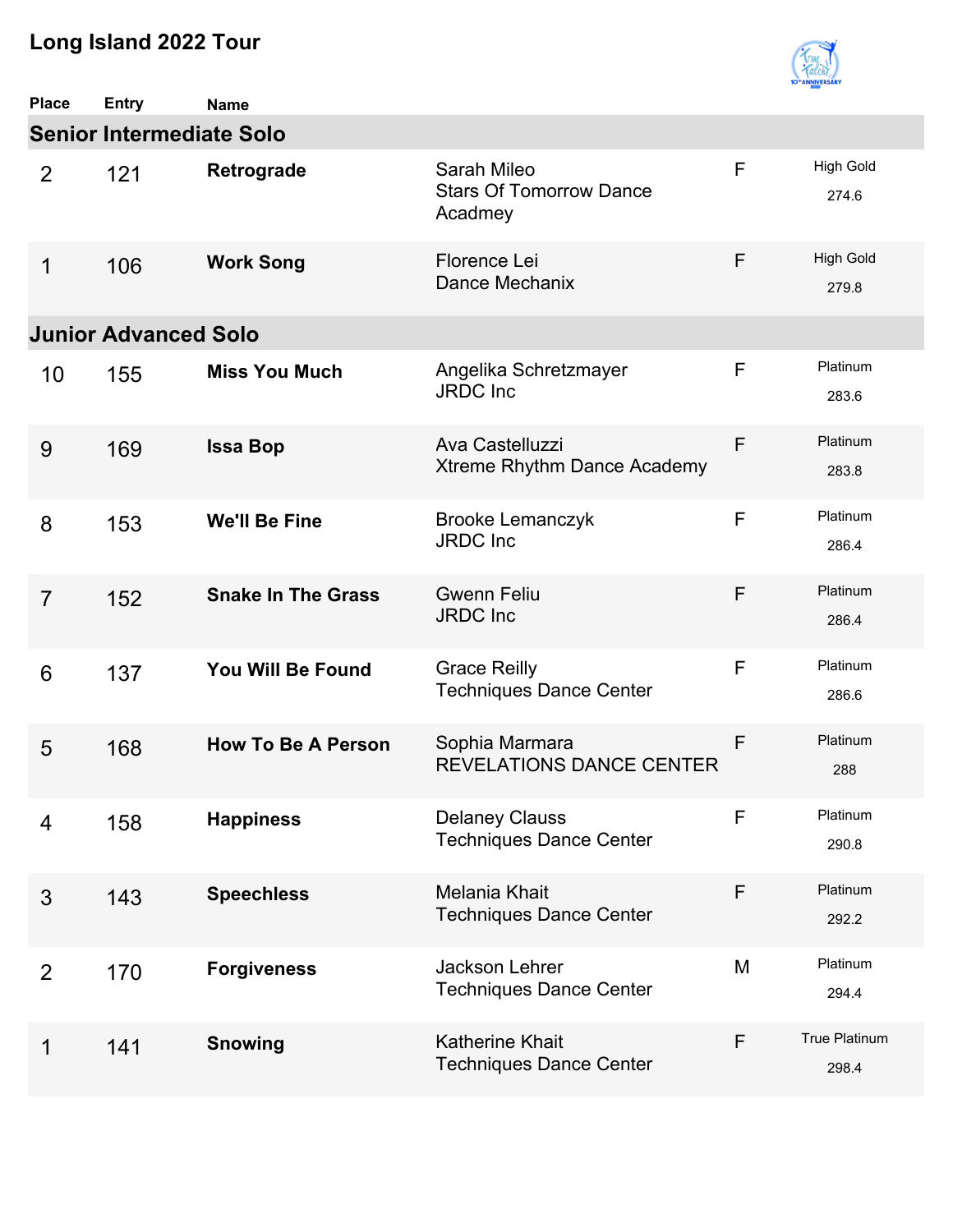

| <b>Place</b>   | <b>Entry</b> | <b>Name</b>                            |                                                                                                 |                           |
|----------------|--------------|----------------------------------------|-------------------------------------------------------------------------------------------------|---------------------------|
|                |              | <b>Junior Advanced Duet / Trio</b>     |                                                                                                 |                           |
| 8              | 171          | <b>Ice Cream Chillin</b>               | Sophia Marmara, Natalia Pisciotta,<br>Jacqueline Szczepanski<br><b>REVELATIONS DANCE CENTER</b> | <b>High Gold</b><br>276.6 |
| $\overline{7}$ | 150          | <b>Dance Like Your</b><br><b>Daddy</b> | Sophia Dinunno, Lia Mcbride,<br>Anastasia Schretzmayer<br><b>JRDC</b> Inc                       | <b>High Gold</b><br>280.8 |
| 6              | 151          | <b>Feels So Good</b>                   | Haley Caruana, Sydney Chavez,<br><b>Emmerson Portanova</b><br><b>JRDC</b> Inc                   | <b>High Gold</b><br>282.2 |
| 5              | 164          | <b>Missy</b>                           | Bella Amoroso, Ava Castelluzzi<br>Xtreme Rhythm Dance Academy                                   | Platinum<br>283.8         |
| 4              | 148          | <b>Attitude</b>                        | Emerson Acerno, Gwenn Feliu,<br>Angelika Schretzmayer<br><b>JRDC</b> Inc                        | Platinum<br>285.2         |
| 3              | 149          | <b>Rhythm</b>                          | Cassidy Cahill, Brooke Lemanczyk<br><b>JRDC</b> Inc                                             | Platinum<br>285.6         |
| $\overline{2}$ | 165          | <b>The Light</b>                       | Lindsey Brunn, Grace Reilly<br><b>Techniques Dance Center</b>                                   | Platinum<br>286.8         |
| 1              | 133          | <b>Haus Of Holbein</b>                 | Campbell Cahill, Olivia Gutheil,<br><b>Valentina Rivera</b><br><b>JRDC</b> Inc                  | True Platinum<br>295      |
|                |              | <b>Junior Advanced Small Group</b>     |                                                                                                 |                           |
| 8              | 134          | All On My Mind                         | Xtreme Rhythm Dance Academy                                                                     | <b>High Gold</b><br>276   |
| $\overline{7}$ | 126          | <b>Pure Imagination</b>                | <b>REVELATIONS DANCE CENTER</b>                                                                 | <b>High Gold</b><br>276.2 |
| 6              | 129          | <b>Night Crawlers</b>                  | Xtreme Rhythm Dance Academy                                                                     | <b>High Gold</b><br>276.4 |
| 5              | 156          | <b>Serenade</b>                        | <b>JRDC</b> Inc                                                                                 | <b>High Gold</b><br>281.8 |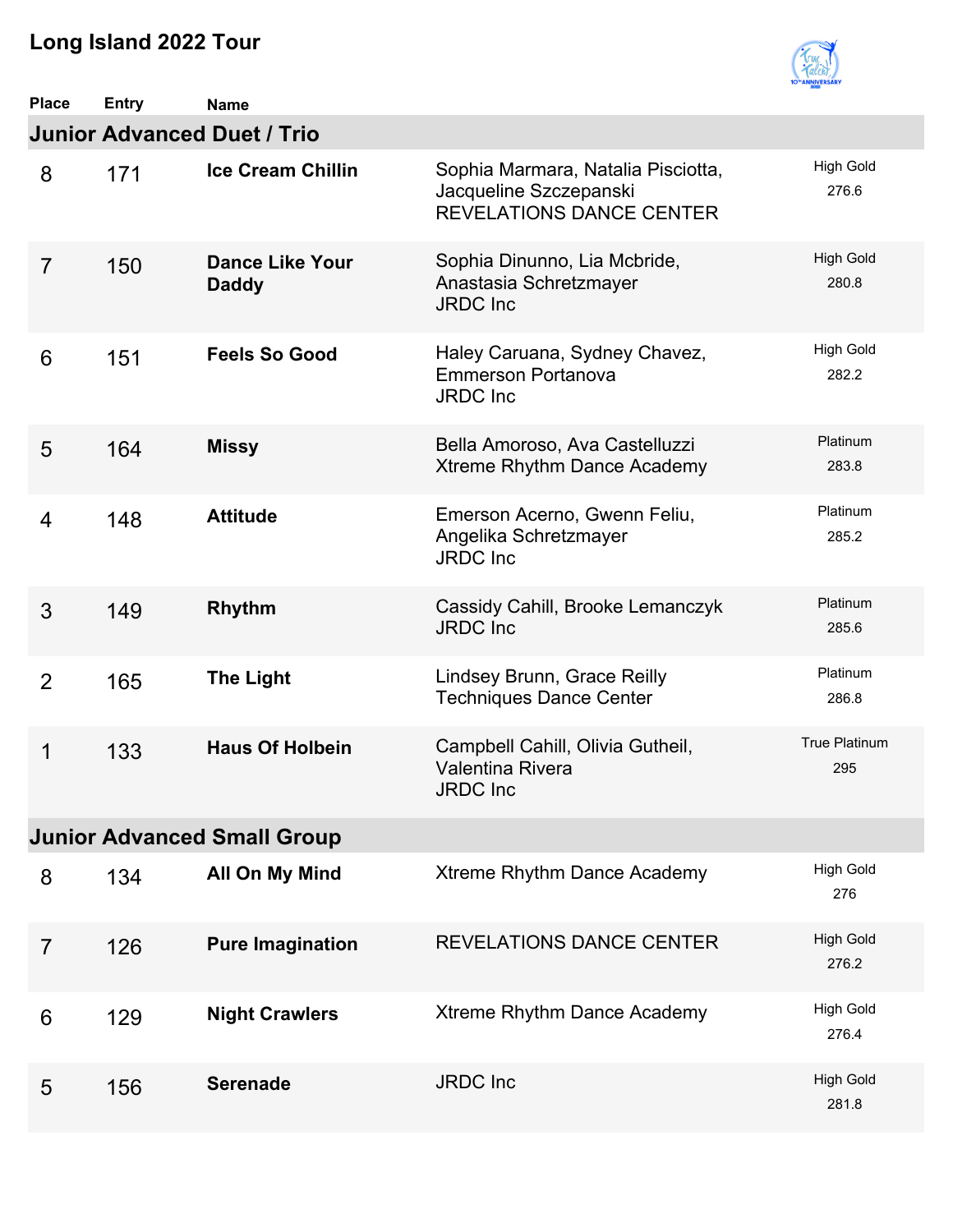

| <b>Place</b>   | <b>Entry</b> | <b>Name</b>                                    |                                |                           |
|----------------|--------------|------------------------------------------------|--------------------------------|---------------------------|
| 4              | 145          | <b>Mommy Dearest</b>                           | <b>JRDC</b> Inc                | <b>High Gold</b><br>282.2 |
| 3              | 161          | <b>Head Above Water</b>                        | <b>Techniques Dance Center</b> | Platinum<br>283.4         |
| 2              | 144          | <b>Glamorous</b>                               | <b>JRDC</b> Inc                | Platinum<br>287.4         |
| 1              | 136          | <b>River Deep</b>                              | <b>Techniques Dance Center</b> | Platinum<br>294.2         |
|                |              | <b>Junior Advanced Large Group</b>             |                                |                           |
| 8              | 142          | <b>Ain't Nothing Wrong</b><br><b>With That</b> | <b>JRDC</b> Inc                | Platinum<br>284.6         |
| $\overline{7}$ | 172          | <b>Copa Girls</b>                              | <b>JRDC</b> Inc                | Platinum<br>285.8         |
| 6              | 135          | <b>Always Remember Us</b><br><b>This Way</b>   | <b>JRDC</b> Inc                | Platinum<br>286           |
| 5              | 167          | Instaglam                                      | <b>JRDC</b> Inc                | Platinum<br>287.6         |
| 4              | 125          | I Lived                                        | <b>Techniques Dance Center</b> | Platinum<br>289.8         |
| 3              | 128          | <b>Serve</b>                                   | <b>Techniques Dance Center</b> | Platinum<br>290.2         |
| $\overline{2}$ | 131          | Amen                                           | <b>JRDC</b> Inc                | Platinum<br>290.6         |
| 1              | 132          | A Storm is Coming                              | <b>Techniques Dance Center</b> | Platinum<br>290.6         |
|                |              | <b>Junior Advanced Production</b>              |                                |                           |
| 3              | 163          | <b>Jukebox Mashup</b>                          | JRDC Inc                       | Platinum<br>287.4         |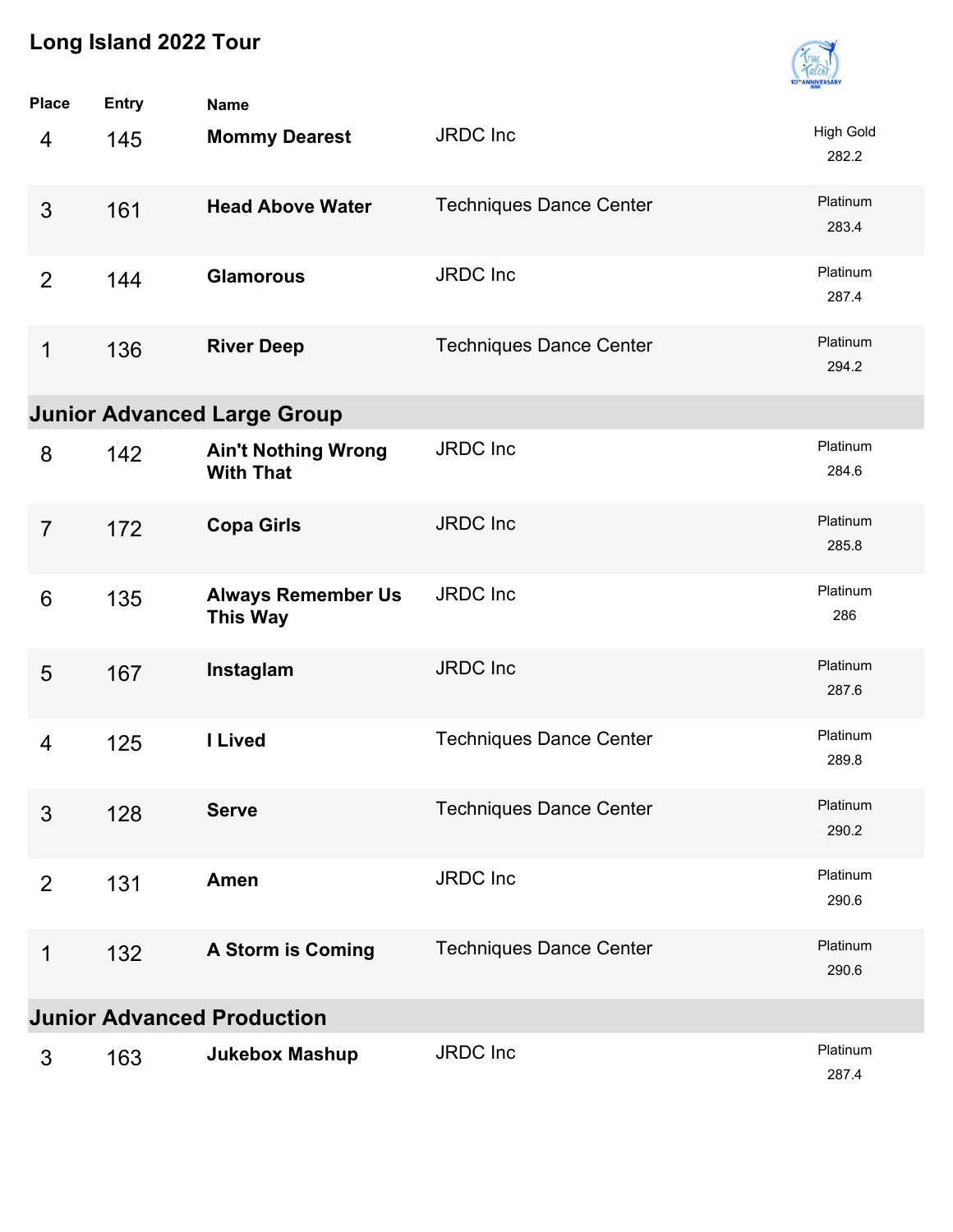

| <b>Place</b>   | <b>Entry</b>              | <b>Name</b>                       |                                                             |   |                               |
|----------------|---------------------------|-----------------------------------|-------------------------------------------------------------|---|-------------------------------|
| $\overline{2}$ | 127                       | <b>DMX</b>                        | <b>JRDC</b> Inc                                             |   | Platinum<br>289.6             |
| 1              | 124                       | <b>Empower</b>                    | <b>JRDC</b> Inc                                             |   | <b>True Platinum</b><br>297.4 |
|                | <b>Teen Advanced Solo</b> |                                   |                                                             |   |                               |
| 10             | 221                       | <b>Epiphany</b>                   | <b>Shannon Brett</b><br><b>JRDC</b> Inc                     | F | Platinum<br>286               |
| 9              | 223                       | I Won't                           | Julianna Kassis<br><b>JRDC</b> Inc                          | F | Platinum<br>286               |
| 8              | 197                       | <b>Love Is War</b>                | Sophia Petrocelli<br><b>Techniques Dance Center</b>         | F | Platinum<br>286.8             |
| 8              | 183                       | <b>A Little Bit Yours</b>         | Savanah Globuschutz<br><b>Techniques Dance Center</b>       | F | Platinum<br>286.8             |
| $\overline{7}$ | 202                       | <b>All I Want</b>                 | Valentina Rivera<br><b>JRDC</b> Inc                         | F | Platinum<br>287.2             |
| 6              | 226                       | <b>Blink Twice</b>                | Olivia Cotugno<br><b>JRDC</b> Inc                           | F | Platinum<br>287.4             |
| 5              | 215                       | I Won't Complain                  | <b>Francesca Pugliese</b><br><b>Techniques Dance Center</b> | F | Platinum<br>288.2             |
| 4              | 225                       | <b>Settle Down</b>                | <b>Alex Doboli</b><br><b>REVELATIONS DANCE CENTER</b>       | M | Platinum<br>289.2             |
| 3              | 220                       | <b>Bird Box</b>                   | <b>Olivia Gutheil</b><br><b>JRDC</b> Inc                    | F | Platinum<br>293               |
| $\overline{2}$ | 206                       | <b>I Don't Think About</b><br>You | <b>Riley Church</b><br><b>Techniques Dance Center</b>       | F | Platinum<br>294               |
| 1              | 191                       | <b>Castles</b>                    | <b>Lindsey Calvo</b><br><b>Techniques Dance Center</b>      | F | True Platinum<br>295.4        |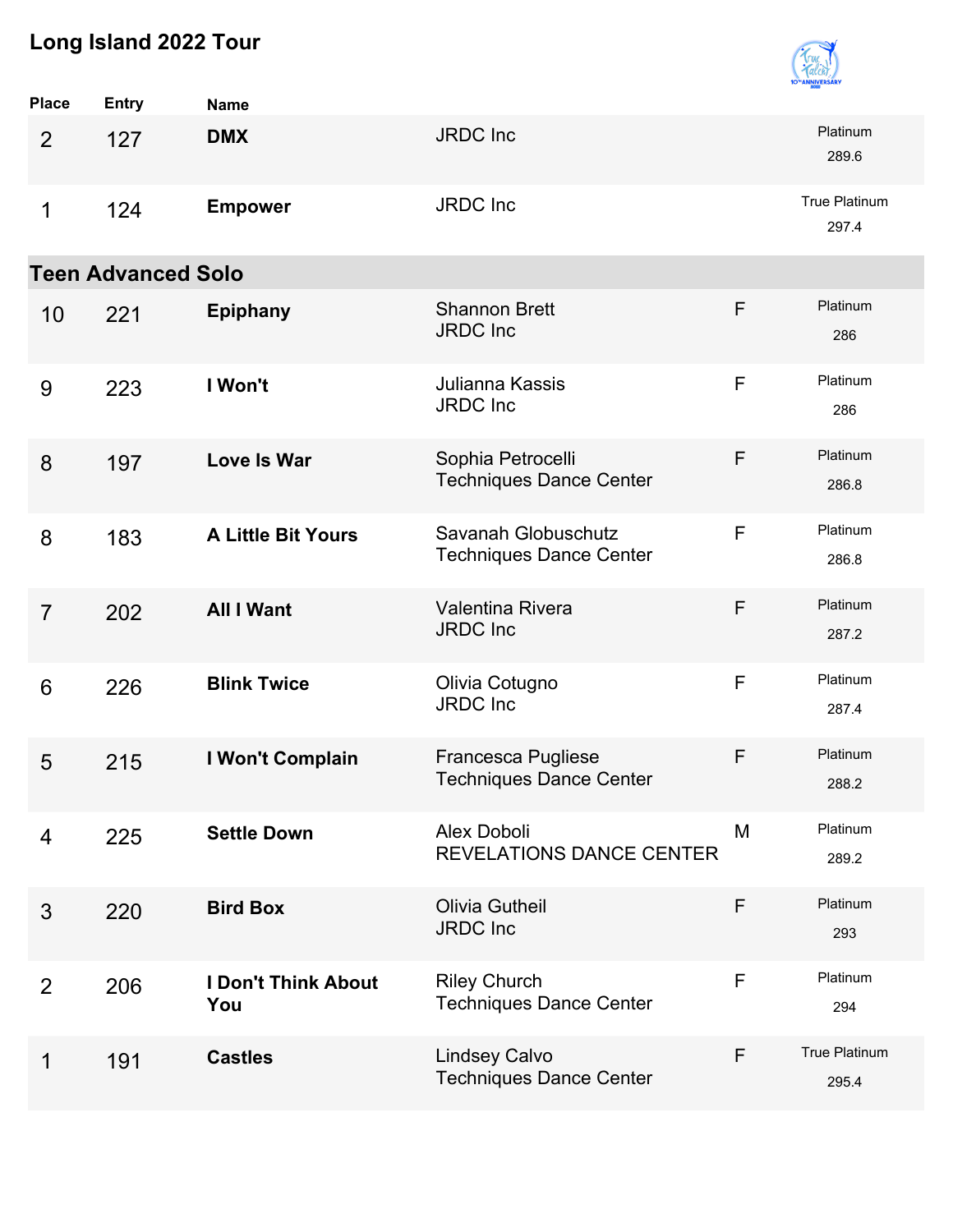

| <b>Place</b>   | Entry | <b>Name</b>                      |                                                                                                |                           |
|----------------|-------|----------------------------------|------------------------------------------------------------------------------------------------|---------------------------|
|                |       | <b>Teen Advanced Duet / Trio</b> |                                                                                                |                           |
| 6              | 224   | <b>Breathe</b>                   | Alexandra Konsevitch, Sophia<br>Marmara, Lauren Montemarano<br><b>REVELATIONS DANCE CENTER</b> | <b>High Gold</b><br>282.4 |
| 5              | 186   | <b>Ashes</b>                     | Kaitlyn Fitzgerald, Noelle Fox<br><b>Techniques Dance Center</b>                               | Platinum<br>283.6         |
| 4              | 232   | <b>By Your Side</b>              | Ashley Fox, Katie Fox<br><b>Techniques Dance Center</b>                                        | Platinum<br>288           |
| 3              | 193   | <b>Jolene</b>                    | Olivia Gutheil, Valentina Rivera<br><b>JRDC</b> Inc                                            | Platinum<br>289           |
| $\overline{2}$ | 207   | <b>Time In A Bottle</b>          | Lindsey Calvo, Delaney Clauss<br><b>Techniques Dance Center</b>                                | Platinum<br>291.2         |
| 1              | 212   | <b>Bling Bling</b>               | Kenzie Kost, Valentina Rivera<br><b>JRDC</b> Inc                                               | Platinum<br>292           |
|                |       | <b>Teen Advanced Small Group</b> |                                                                                                |                           |
| 10             | 205   | <b>So Beautiful</b>              | <b>Techniques Dance Center</b>                                                                 | <b>High Gold</b><br>281.4 |
| 9              | 203   | <b>Moving On</b>                 | <b>Techniques Dance Center</b>                                                                 | <b>High Gold</b><br>281.8 |
| 8              | 175   | Landfill                         | Xtreme Rhythm Dance Academy                                                                    | <b>High Gold</b><br>282   |
| $\overline{7}$ | 194   | <b>Sinking Feeling</b>           | <b>JRDC</b> Inc                                                                                | <b>High Gold</b><br>282.8 |
| 6              | 188   | <b>Drive</b>                     | <b>Techniques Dance Center</b>                                                                 | Platinum<br>283.4         |
| 5              | 178   | <b>Direction</b>                 | <b>REVELATIONS DANCE CENTER</b>                                                                | Platinum<br>284.8         |
| 4              | 196   | <b>This Woman's Work</b>         | <b>Techniques Dance Center</b>                                                                 | Platinum<br>287.4         |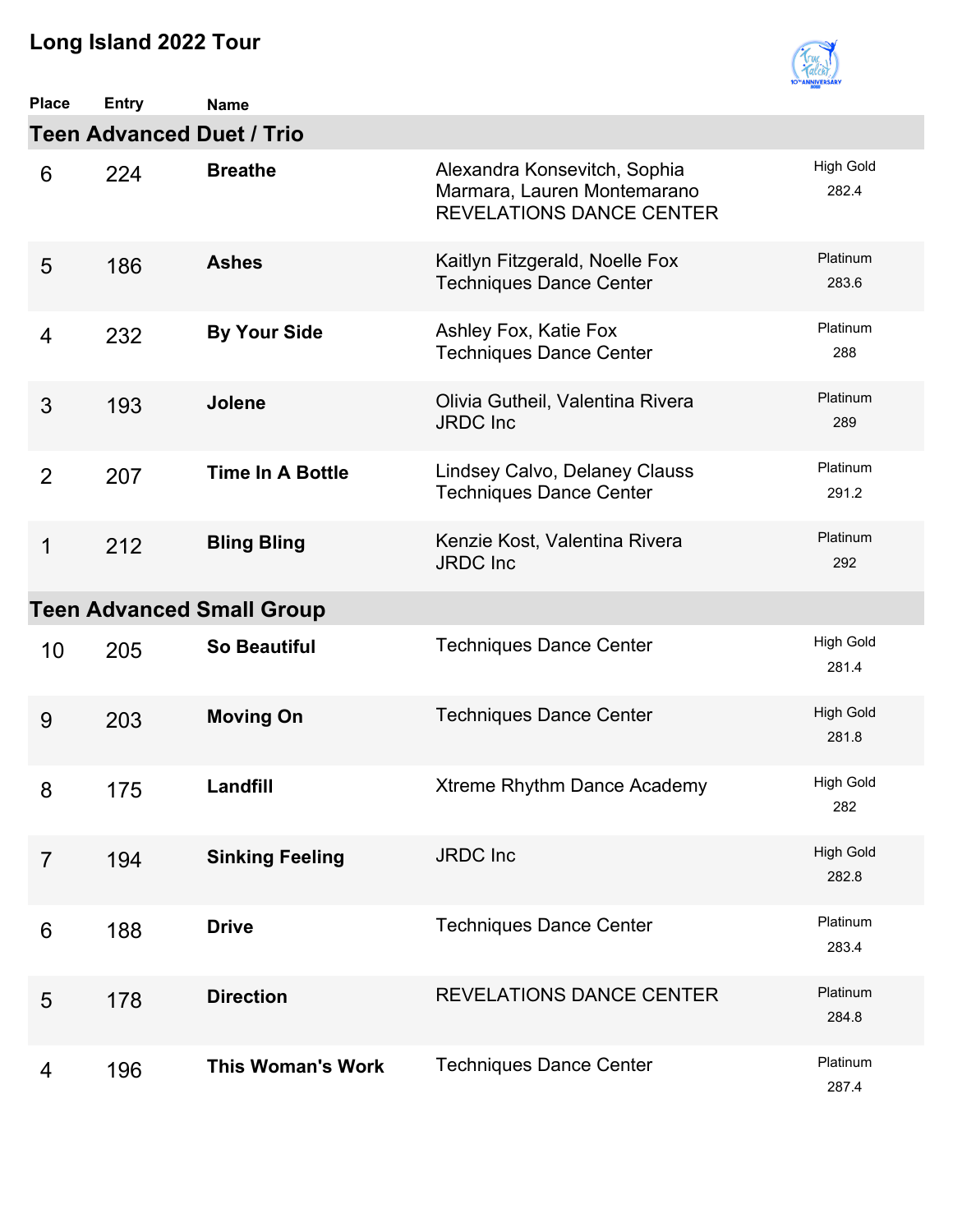

| <b>Place</b>   | <b>Entry</b> | <b>Name</b>                         |                                |                           |
|----------------|--------------|-------------------------------------|--------------------------------|---------------------------|
| 3              | 201          | <b>Forrest</b>                      | <b>Techniques Dance Center</b> | Platinum<br>287.4         |
| $\overline{2}$ | 189          | <b>Bad Dreams</b>                   | JRDC Inc                       | Platinum<br>288           |
| 1              | 198          | <b>We Found Love</b>                | <b>JRDC</b> Inc                | Platinum<br>288.6         |
|                |              | <b>Teen Advanced Large Group</b>    |                                |                           |
| 10             | 192          | <b>Before You Go</b>                | <b>Techniques Dance Center</b> | <b>High Gold</b><br>280.3 |
| 9              | 211          | <b>Power</b>                        | <b>Techniques Dance Center</b> | Platinum<br>283.6         |
| 8              | 200          | <b>Already Gone</b>                 | <b>Techniques Dance Center</b> | Platinum<br>284.4         |
| $\overline{7}$ | 181          | The Room Where It<br><b>Happens</b> | JRDC Inc                       | Platinum<br>286.6         |
| 6              | 173          | <b>Rescue</b>                       | <b>JRDC</b> Inc                | Platinum<br>288.6         |
| 5              | 195          | <b>Cardi vs Nicky</b>               | <b>Techniques Dance Center</b> | Platinum<br>292           |
| 4              | 177          | Cleopatra                           | JRDC Inc                       | Platinum<br>292.6         |
| 3              | 180          | I Wanna Know                        | <b>Techniques Dance Center</b> | Platinum<br>292.8         |
| 2              | 185          | <b>Good Grief</b>                   | JRDC Inc                       | Platinum<br>293           |
| 1              | 184          | <b>Before It Breaks</b>             | <b>Techniques Dance Center</b> | True Platinum<br>295.6    |
|                |              | <b>Teen Advanced Production</b>     |                                |                           |
| 5              | 92           | <b>Hercules</b>                     | <b>Techniques Dance Center</b> | Platinum<br>288.4         |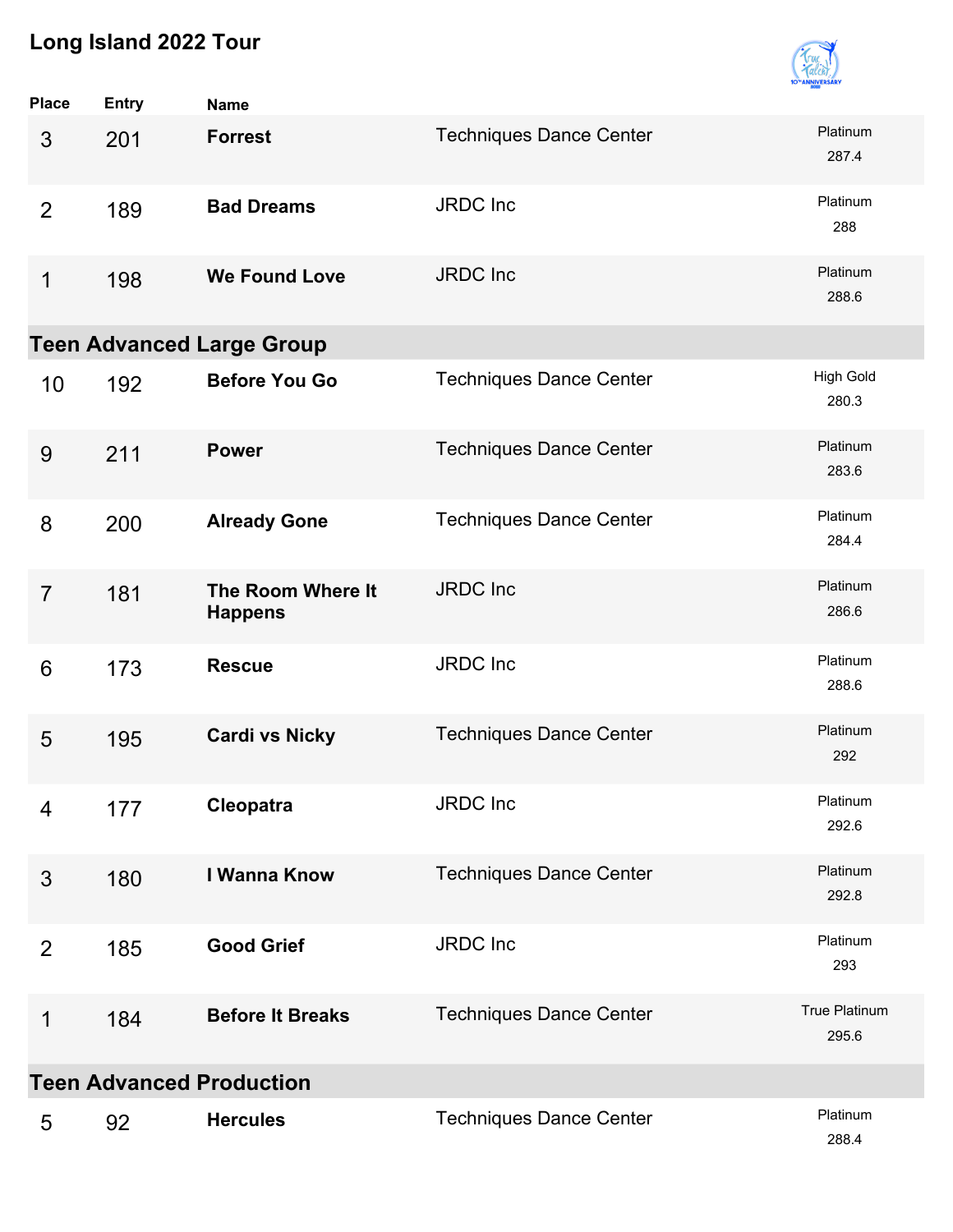

| Place                            | <b>Entry</b>   | <b>Name</b>                    |                                                                                     |   |                           |  |  |
|----------------------------------|----------------|--------------------------------|-------------------------------------------------------------------------------------|---|---------------------------|--|--|
| 4                                | 217            | <b>Bad Boy</b>                 | <b>Techniques Dance Center</b>                                                      |   | Platinum<br>288.8         |  |  |
| 3                                | 139            | <b>Paris</b>                   | <b>JRDC</b> Inc                                                                     |   | Platinum<br>289.8         |  |  |
| 2                                | 176            | <b>We Can</b>                  | <b>Techniques Dance Center</b>                                                      |   | Platinum<br>289.8         |  |  |
| 1                                | 159            | I Won't Complain               | <b>JRDC</b> Inc                                                                     |   | Platinum<br>293.6         |  |  |
| <b>Senior Advanced Solo</b>      |                |                                |                                                                                     |   |                           |  |  |
| 1                                | 199            | 1000 Years                     | Giovanna Cappetti<br><b>Techniques Dance Center</b>                                 | F | <b>High Gold</b><br>280.6 |  |  |
| <b>Petite Novice Solo</b>        |                |                                |                                                                                     |   |                           |  |  |
| 6                                | 26             | <b>Dance Like Yo Daddy</b>     | Frankie Schoppmann<br>Xtreme Rhythm Dance Academy                                   | F | <b>High Gold</b><br>274.9 |  |  |
| 5                                | $\overline{2}$ | Lil Mama                       | Emma Orellana<br>Xtreme Rhythm Dance Academy                                        | F | <b>High Gold</b><br>276.4 |  |  |
| 4                                | 21             | <b>Aint Your Mama</b>          | Harlee Shea<br>Xtreme Rhythm Dance Academy                                          | F | <b>High Gold</b><br>277.4 |  |  |
| 3                                | 10             | <b>One Jump</b>                | <b>Jackson Gill</b><br><b>Broadway Dance Theatre</b>                                | M | <b>High Gold</b><br>280.4 |  |  |
| 2                                | 9              | <b>Yellow Polka Dot Bikini</b> | <b>Kenley Owens</b><br><b>Techniques Dance Center</b>                               | F | Platinum<br>283.4         |  |  |
| 1                                | 30             | <b>Raindrops</b>               | Kaitlyn Considine<br><b>Techniques Dance Center</b>                                 | F | Platinum<br>287.7         |  |  |
| <b>Petite Novice Duet / Trio</b> |                |                                |                                                                                     |   |                           |  |  |
| 3                                | 5              | <b>Sugar</b>                   | Maya Bruno, Olivia Caminiti,<br>Jaelyn Mccumisky<br><b>REVELATIONS DANCE CENTER</b> |   | <b>High Gold</b><br>273.3 |  |  |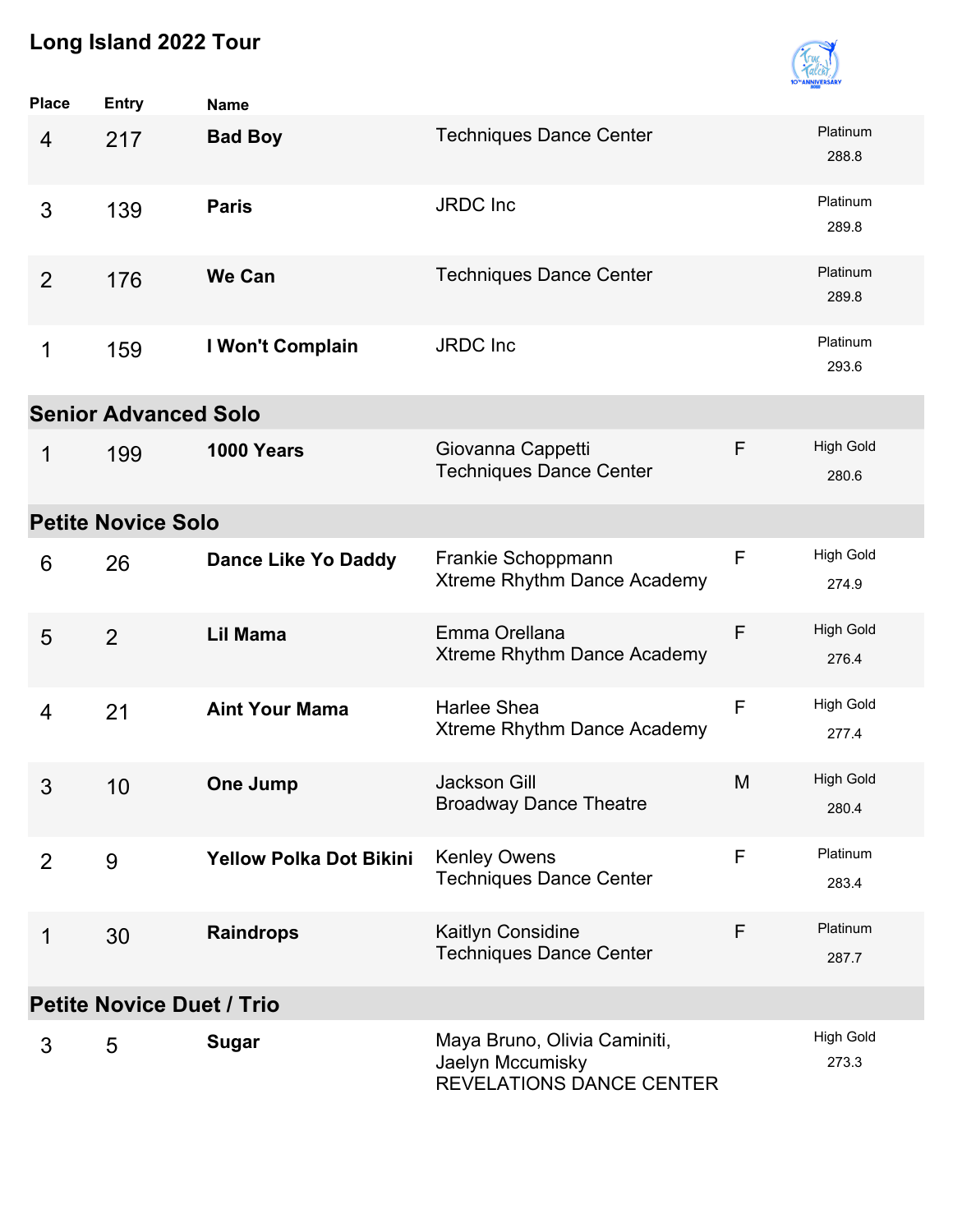

| <b>Place</b>                     | <b>Entry</b>   | <b>Name</b>                                |                                                                                      |   |                           |  |
|----------------------------------|----------------|--------------------------------------------|--------------------------------------------------------------------------------------|---|---------------------------|--|
| $\overline{2}$                   | 18             | <b>Candy Man</b>                           | Abigail Doner, Alexa Kushmock,<br>Morgan Kushmock<br><b>REVELATIONS DANCE CENTER</b> |   | <b>High Gold</b><br>279.7 |  |
| 1                                | 23             | <b>Remember Me This</b><br><b>Way</b>      | Juliette Canner, Kaelyn Ng<br><b>Techniques Dance Center</b>                         |   | <b>High Gold</b><br>280.9 |  |
|                                  |                | <b>Petite Novice Small Group</b>           |                                                                                      |   |                           |  |
| 6                                | 34             | <b>Cut To The Feeling</b>                  | <b>Shine Dance Company</b>                                                           |   | Gold<br>270.6             |  |
| 5                                | 14             | <b>Proud Mary</b>                          | Xtreme Rhythm Dance Academy                                                          |   | <b>High Gold</b><br>273   |  |
| $\overline{4}$                   | $\overline{4}$ | <b>Some Days You Gotta</b><br><b>Dance</b> | <b>Shine Dance Company</b>                                                           |   | <b>High Gold</b><br>274.7 |  |
| 3                                | 13             | <b>Hey Baby</b>                            | <b>Techniques Dance Center</b>                                                       |   | <b>High Gold</b><br>276.9 |  |
| $\overline{2}$                   | 3              | <b>Besties</b>                             | <b>Techniques Dance Center</b>                                                       |   | <b>High Gold</b><br>277.6 |  |
| 1                                | 6              | <b>Pretty Girl Swag</b>                    | Xtreme Rhythm Dance Academy                                                          |   | <b>High Gold</b><br>278.7 |  |
| <b>Petite Novice Large Group</b> |                |                                            |                                                                                      |   |                           |  |
|                                  | $1 \qquad 38$  | <b>Little Star</b>                         | <b>Techniques Dance Center</b>                                                       |   | Platinum<br>283.1         |  |
| <b>Junior Novice Solo</b>        |                |                                            |                                                                                      |   |                           |  |
| $\overline{7}$                   | 31             | <b>Hand In My Pocket</b>                   | <b>Asher Katz</b><br>Xtreme Rhythm Dance Academy                                     | M | Gold<br>262.3             |  |
| 6                                | 20             | <b>Where's The Party</b>                   | Alison Ip<br>Dance Mechanix                                                          | F | <b>High Gold</b><br>273.2 |  |
| 5                                | 25             | I'm In Love With A<br><b>Monster</b>       | Kamryn Timoney<br><b>Broadway Dance Theatre</b>                                      | F | <b>High Gold</b><br>277.3 |  |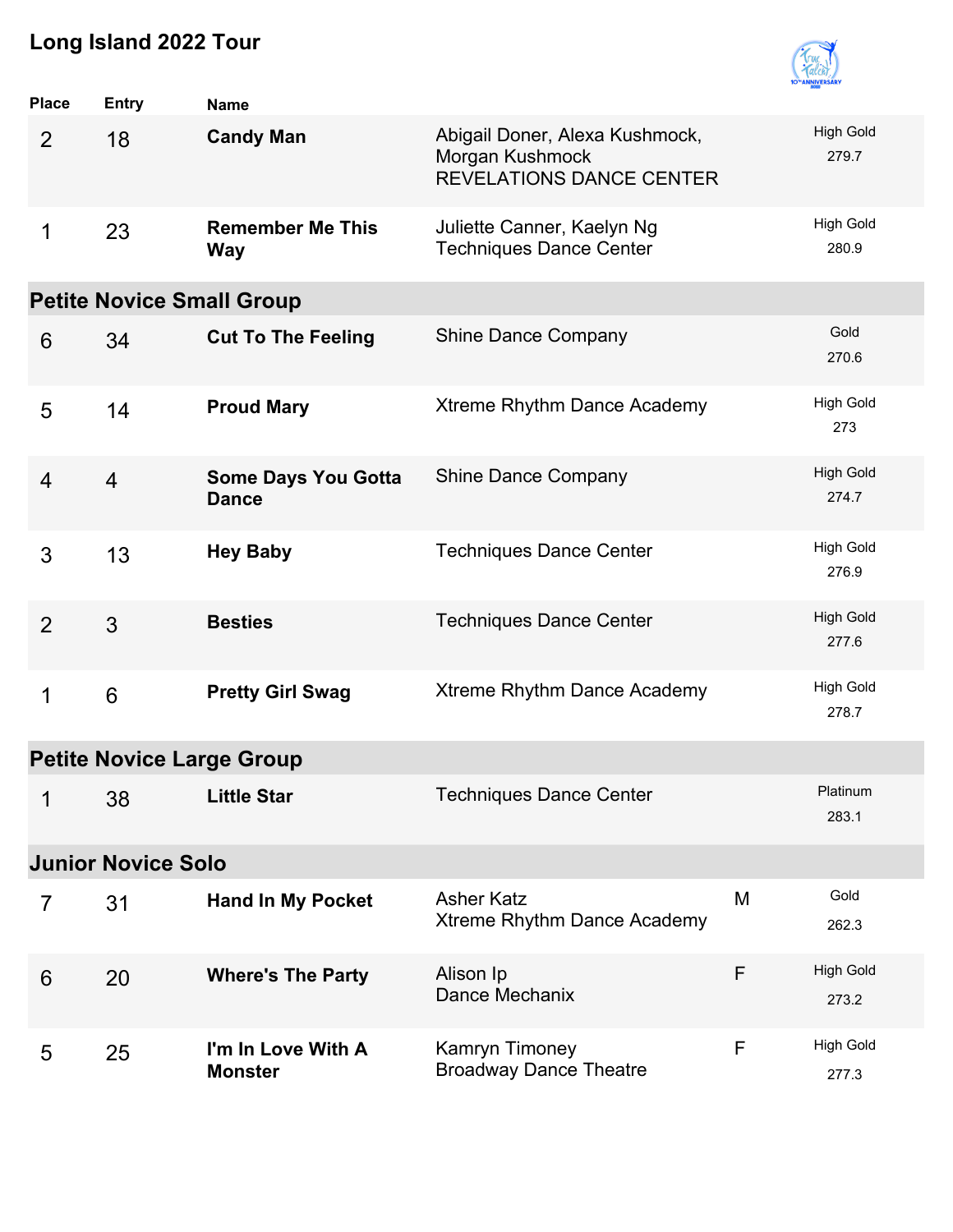

| <b>Place</b>                           | <b>Entry</b>                     | <b>Name</b>                              |                                                                                  |   |                           |  |  |  |
|----------------------------------------|----------------------------------|------------------------------------------|----------------------------------------------------------------------------------|---|---------------------------|--|--|--|
| $\overline{4}$                         | 24                               | <b>Better When I'm</b><br><b>Dancing</b> | <b>Taegan Tantillo</b><br><b>Broadway Dance Theatre</b>                          | F | <b>High Gold</b><br>280.2 |  |  |  |
| 3                                      | 28                               | I Can Go The Distance                    | Summer Montuori<br><b>Broadway Dance Theatre</b>                                 | F | Platinum<br>283.7         |  |  |  |
| 2                                      | 27                               | <b>Best Day Ever</b>                     | <b>Madeline Kok</b><br>Dance Mechanix                                            | F | Platinum<br>284.6         |  |  |  |
| 1                                      | <b>26A</b>                       | <b>Taki Taki</b>                         | Antonella Amoroso<br>Xtreme Rhythm Dance Academy                                 | F | Platinum<br>285           |  |  |  |
|                                        | <b>Junior Novice Solo Vocal</b>  |                                          |                                                                                  |   |                           |  |  |  |
| 1                                      | 32                               | Let Me Entertain You                     | <b>Lindsey Weber</b><br><b>Broadway Dance Theatre</b>                            | F | Platinum<br>286           |  |  |  |
|                                        | <b>Junior Novice Duet / Trio</b> |                                          |                                                                                  |   |                           |  |  |  |
| 3                                      | 19                               | <b>Bittersweet Symphony</b>              | Amelia Severs, Vivian Siglain<br><b>REVELATIONS DANCE CENTER</b>                 |   | High Gold<br>271.2        |  |  |  |
| 2                                      | 36                               | You've Got A Friend In<br><b>Me</b>      | Sylvie Heller, Kylie Sambo<br><b>Broadway Dance Theatre</b>                      |   | High Gold<br>278.6        |  |  |  |
| 1                                      | 22                               | <b>Disney Dudes</b>                      | Connor Clifford, Jackson Gill,<br>Nicholas Koch<br><b>Broadway Dance Theatre</b> |   | High Gold<br>280.6        |  |  |  |
| <b>Junior Novice Duet / Trio Vocal</b> |                                  |                                          |                                                                                  |   |                           |  |  |  |
| 1                                      | 33                               | <b>Wicked</b>                            | Alexa Sieklucki, Ella Sieklucki<br><b>Broadway Dance Theatre</b>                 |   | <b>High Gold</b><br>275.8 |  |  |  |
| <b>Junior Novice Small Group</b>       |                                  |                                          |                                                                                  |   |                           |  |  |  |
| 3                                      | 15                               | <b>Get On Your Feet</b>                  | <b>Shine Dance Company</b>                                                       |   | <b>High Gold</b><br>276.6 |  |  |  |
| 2                                      | 35                               | <b>Let's Get Loud</b>                    | Dance Mechanix                                                                   |   | <b>High Gold</b><br>280.3 |  |  |  |
| 1                                      | 37                               | La Copa De Vida                          | Dance Mechanix                                                                   |   | Platinum<br>285.6         |  |  |  |